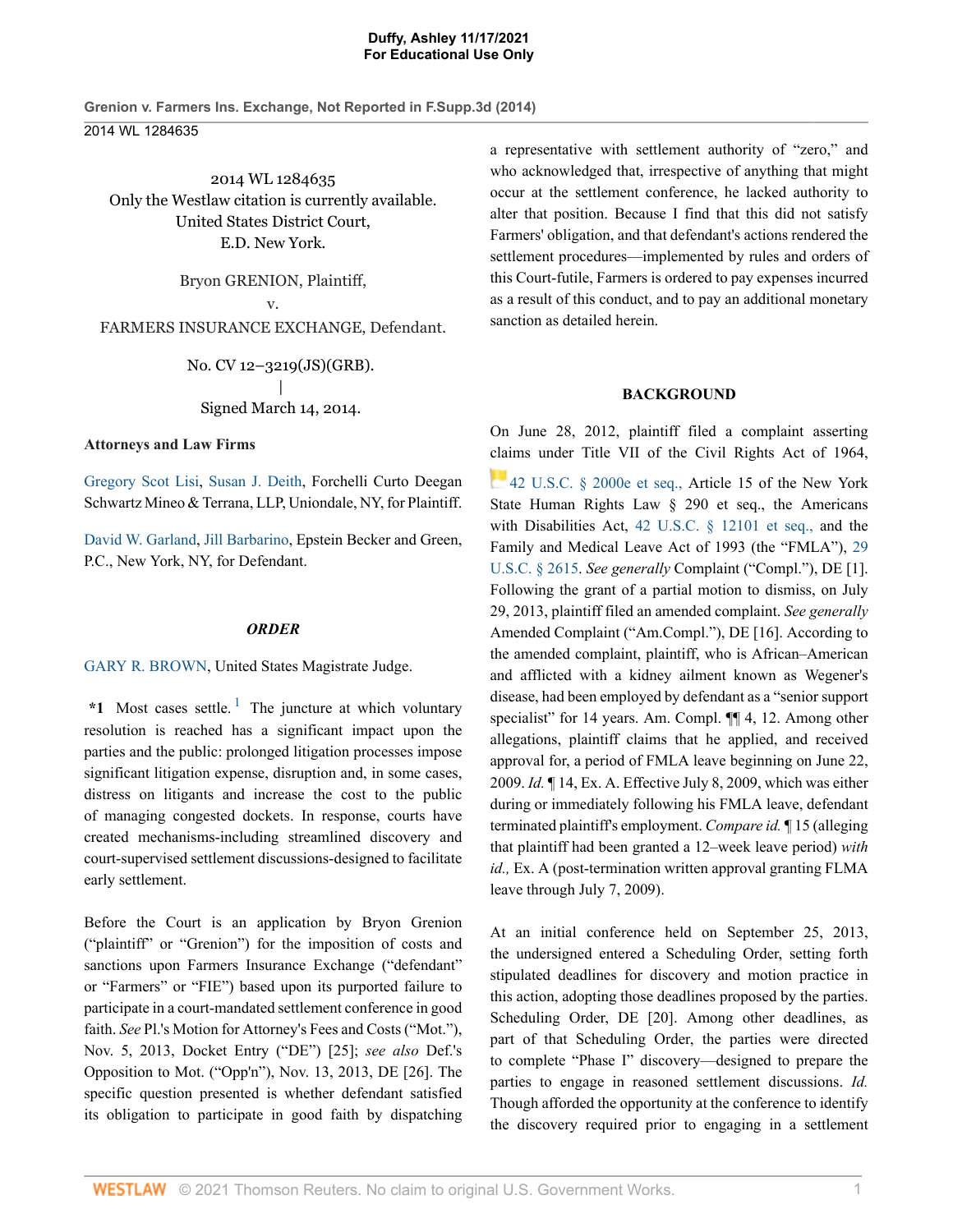#### **Duffy, Ashley 11/17/2021 For Educational Use Only**

**Grenion v. Farmers Ins. Exchange, Not Reported in F.Supp.3d (2014)** 2014 WL 1284635

conference, defendant did not seek a pre-conference deposition of plaintiff. *See* Tr. of Initial Conference 17:22– 19:3, Oct. 21, 2013, DE [22].

**\*2** The Scheduling Order established a settlement conference for October 30, 2013, and directed that "clients or other persons with full settlement authority must be present at this conference." This directive echoes a requirement contained in the undersigned's Individual Rules—which are publicly available and were also provided to counsel with the Initial Conference Order, Aug. 21, 2013, DE [18]—that states the following:

3. **Attendance of Parties Required. Parties with full and complete settlement authority are required to personally attend the conference.** An insured party shall appear with a representative of the insurer(s) authorized to negotiate, and who has *full authority to settle the matter* ....

Having a client with authority available by telephone is *not* an acceptable alternative, except under the most extenuating circumstances, which does not include ordinary travel expenses and inconvenience. Because the Court generally sets aside significant time for each conference, it is impossible for a party who is not present to appreciate the process and the reasons which may justify a change in one's perspective towards settlement. In that regard, and because the Court and the parties invest significant resources in these conferences, the failure of an authorized representative to appear may result in sanctions.

Individual Rules, II.B.3.

By letter dated October 16, 2013, defendant filed an application seeking to adjourn the settlement conference "to a date after the plaintiff's deposition," which it expected "in or about the end of December or early January." October 16 Letter at 1, DE [21]. Farmers' counsel went on to caution that "[i]ndeed, without such a deposition, FIE is not prepared to make a settlement offer." *Id.* Plaintiff's counsel filed an opposition to the request, and the undersigned ultimately denied the adjournment, directing instead that "the parties shall hold plaintiff's deposition prior to the conference." Electronic Order dated 10/17/13. That deposition was held on October 29, 2013. Opp'n 2.

At the settlement conference, counsel for defendant presented Mr. George O'Brien, who was introduced as "inhouse counsel with Farmers." Settlement Conference Tr. ("Settlement Tr.") 2:11–16, Nov. 4, 2013, DE [24]. The parties consented to go off the record and, after a brief discussion with defendant's counsel and representative, the settlement effort was abandoned as defendant had no interest in settling the case. *Id.* 3:24–4:9. After going back on the record, the Court raised the issue of the authority of Mr. O'Brien to engage in settlement discussions. Defendant's counsel, Ms. Jill Barbarino, represented as follows:

MS. BARBARINO: Mr. O'Brien has authority to make the decision as to whether the—we should make an offer on the case and the decision has been made that we don't want to make an offer to settle.

THE COURT: But if facts and circumstances here today changed in such a way either because of the position of the case, evidence of the matters covered so forth, he's not in a position to change that decision. Is that right?

**\*3** MS. BARBARINO: I mean it's my understanding that there is—that Farmers has a process on any case and there are no exceptions and that there is a process and they're very analytical about the issues and that they make the decision in advance as to what the ceiling is and in this case the decision has been made that the ceiling is zero.

*Id.* 4:12–25. At the request of defendant's counsel, Mr. O'Brien was given the opportunity to address the Court on this subject, leading to the following colloquy:

MR. O'BRIEN: Your Honor, we have a process at the company. The process involves lawyers and the process involves clients. We took your order seriously, Your Honor. We are taking it seriously today. We reviewed the facts and the law carefully and that was the basis for the decision that was made and that I have conveyed today. If there were new facts that developed we would certainly give them a consideration they deserved. They would be reviewed analytically both by attorneys and clients and a decision would be made.

THE COURT: So I ask you a question that I asked you off the record. I'm going to ask you on the record now. Who is the person with settlement authority?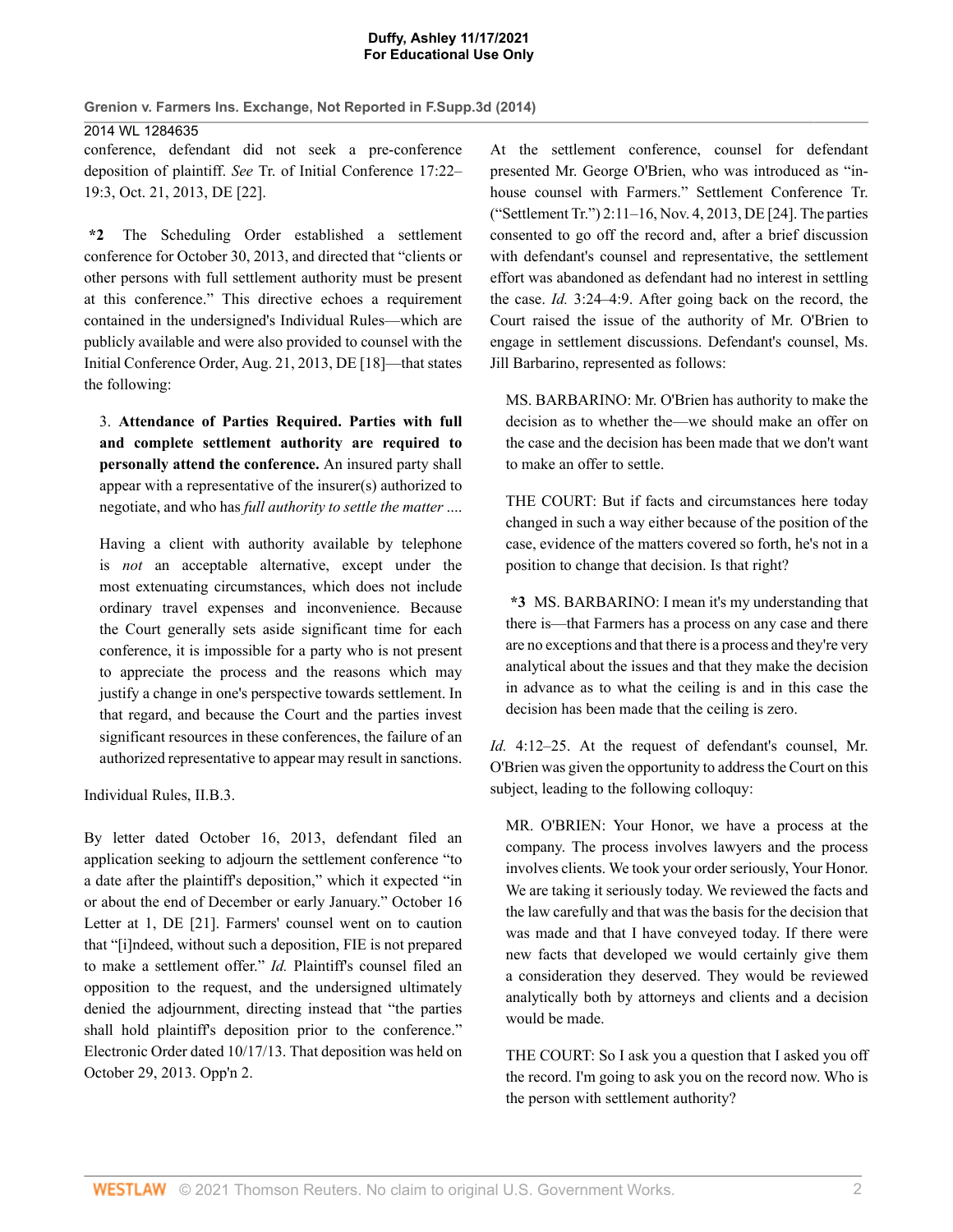#### **Duffy, Ashley 11/17/2021 For Educational Use Only**

**Grenion v. Farmers Ins. Exchange, Not Reported in F.Supp.3d (2014)** 2014 WL 1284635

MR. O'BRIEN: Your Honor, I've answered it as well as I can answer it. It is a process, Your Honor, that involves attorneys and clients and beyond that respectfully, Your Honor, I don't think it is fair or appropriate to ask me to name names about who participates in that process. I view that as privileged respectfully, Your Honor, and I-

THE COURT: But, Mr. O'Brien, you're not in a position today to change the decision of the company that they will not pay any money on the case. Is that fair?

MR. O'BRIEN: That is correct, Your Honor.

Settlement Tr. 5:13–6:10. This application followed.

#### **DISCUSSION**

#### **Legal Standard**

Federal Rule of Civil Procedure ("Rule") 16 authorizes a federal court to "order the attorneys and any unrepresented parties to appear for one or more pretrial conferences for such purposes as ... expediting disposition of the action [or] facilitating settlement." Rule  $16(a)(1)$ ,  $(a)(5)$ . Mandatory attendance at such conferences is not, however, limited to attorneys and *pro se* litigants, as the Rule further provides that, where appropriate, "the court may require that a party or its representative be present or reasonably available by other means to consider possible settlement." Rule 16(c) (1); *see also* 28 U.S.C. § 473(b)(5) (discussing mandatory appearance of representative with binding authority at settlement conferences). Even before this Rule was amended to specify that a district court had the authority to direct a party to be present, at least one Circuit decision held that a magistrate judge had the authority to order corporate

representatives to attend a settlement conference. *See G. Heileman Brewing Co., Inc. v. Joseph Oat Corp.,* 871 F.2d 648, 656 (7th Cir.1989) ("the court properly sanctioned Oat Corporation pursuant to Rule 16(f) for failing to send a corporate representative to the settlement conference.").

**\*4** Rule 16 provides enforcement mechanisms to help ensure compliance with these procedures. For example, the court is empowered to issue "any just orders," including the full range of remedies specified under Rule 37(b)(2)(A)(ii)-(vii), "if a party or its attorney ... fails to appear at a scheduling

or other pretrial conference [or] is substantially unprepared to participate—or does not participate in good faith—in the conference[.]" Rule 16(f)(1); *see also, e.g., Uretsky v. Acme Am. Repairs,* 2011 WL 1131326, at \*1 (E.D.N.Y. Mar.28, 2011) (awarding sanctions where "[o]ne of [defendant's principals] failed to appear, undermining the purpose of the conference and the orderly progress of the case"). Under Rule 16, the specified remedies include significant sanctions, including striking pleadings, dismissal, entry of a default judgment and contempt of court. *See* Rule 37(b)(2)(A)(ii)- (vii). In addition to authorizing these discretionary remedies, Rule 16 requires that a district court

> must order the party, its attorney, or both to pay the reasonable expenses —including attorney's fees—incurred because of any noncompliance with this rule, unless the noncompliance was substantially justified or other circumstances make an award of expenses unjust.

Rule 16(f)(2) (emphasis added).

Section 636(b) (1)(A) of Title 28, United States Code empowers magistrate judges "to hear and determine any pretrial matter pending before the court," with the exception of eight specifically enumerated types of motion which are not relevant here. Because sanctions pursuant to Rule 16(f) fall within the scope of pretrial matters, magistrate judges are well within their authority to impose such sanctions.

*See Thomas E. Hoar, Inc. v. Sara Lee Corp.,* 900 F.2d 522, 525 (2d Cir.1990) ("Monetary sanctions pursuant to Rule 37 for noncompliance with discovery orders usually are committed to the discretion of the magistrate, reviewable by the district court under the 'clearly erroneous or contrary to law' standard.").

#### **The Imposition of Expenses and Sanctions**

The principal question on this motion is whether Farmers' provision of a corporate representative who came to the settlement conference with authority of "zero" and was unauthorized to change that position on behalf of Farmers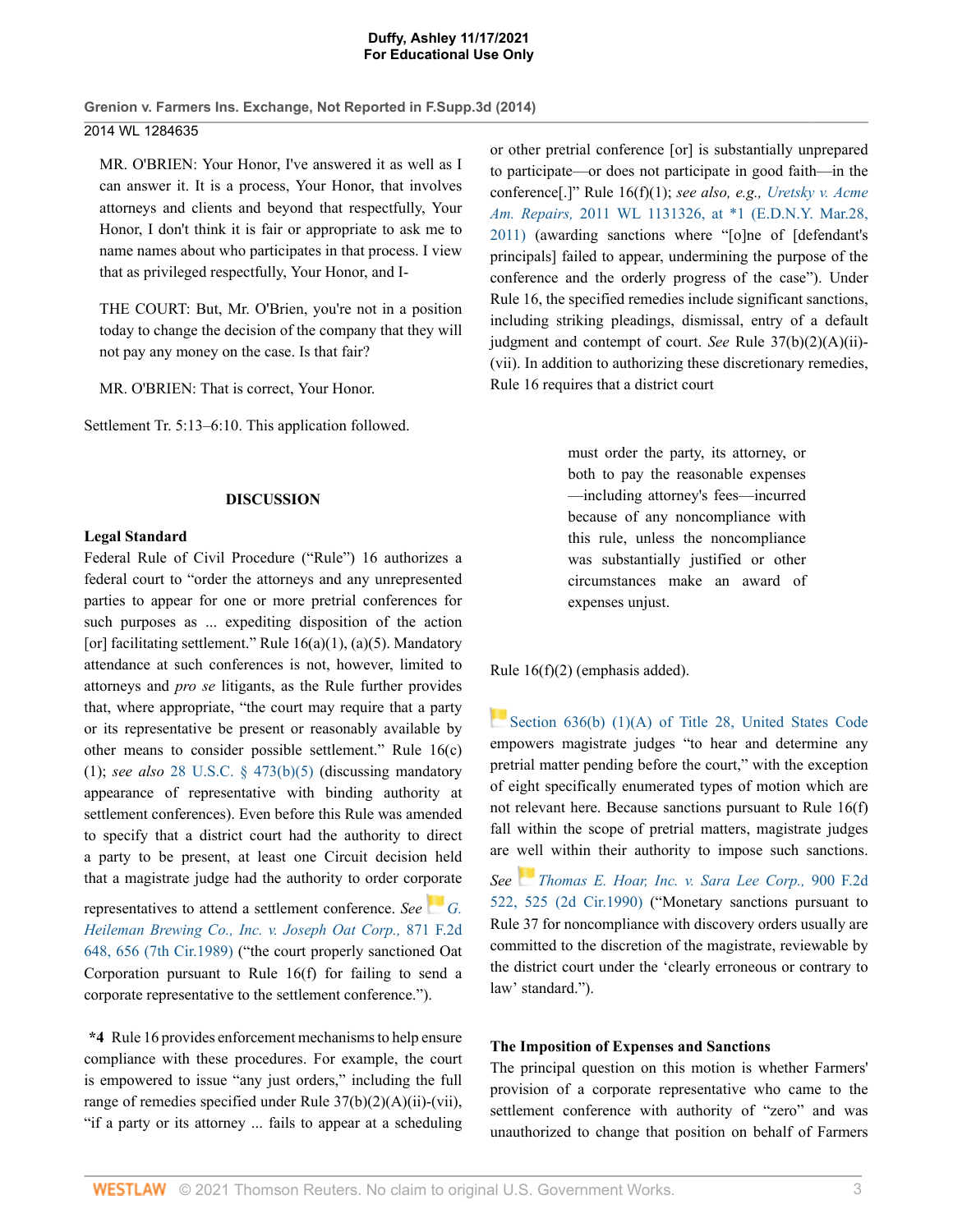(and, apparently, had no ability to contact anyone with such authority) constituted good-faith compliance with this Court's rules and orders in this matter. In its papers, responding to an argument made by plaintiff,  $2$  defendant argues that it should not be sanctioned for "declining to make a settlement offer at the October 30 conference." Opp'n 3. This is, of course, quite correct. It is axiomatic that a court may not try to coerce parties into settlement, and the imposition of a sanction upon a party for failing to make or accept a settlement

offer is impermissible. *Kothe v. Smith,* 771 F.2d 667, 669 (2d Cir.1985) (reversing sanction, noting that "[Rule 16] was not designed as a means for clubbing the parties ... into an involuntary compromise").

**\*5** However, defendant's contention also misses the point. The issue is not whether costs and sanctions should be imposed because defendant failed to make an offer rather, the issue is whether defendant failed to participate in good faith in a mandatory settlement conference. *See* Mot. 2 (defendant "never intended to attend the Settlement Conference in good faith and wasted the Court's and Plaintiff's resources"). Farmers should be well aware of this distinction, having obtained the reversal of a trial court's sanction issued

after Farmers failed to make a settlement offer. *Triplett v. Farmers Ins. Exchange,* 24 Cal.App.4th 1415, 1424, 29 Cal.Rptr.2d 741 (Cal.Ct.App.1994) (sanction may not be imposed for "defendant's decision to choose trial, rather than settlement"). In that previous case—unlike here—Farmers did, in good faith, "attend [and] participate" in a court-ordered settlement conference. *Id.*

In this matter, unambiguous court rules and orders directed defendant to produce "a representative of the insurer(s) authorized to negotiate, and who has full authority to settle the matter." Individual Rules II.B.3. "Full settlement authority" has been interpreted to mean that

> the 'corporate representative' attending the pretrial conference was required to hold a position within the corporate entity allowing him to speak definitively and to commit the corporation to a particular position in the litigation. We do not view

'authority to settle' as a requirement that corporate representatives must come to court willing to settle on someone else's terms, but only that they come to court in order to consider the possibility of settlement.

*Heileman Brewing,* 871 F.2d at 653; *see also Johnson v. Garren,* 2013 WL 499869, at \*3 n. 4 (S.D.Cal. Feb.8, 2013) ("the individuals at the settlement conference must be authorized to explore settlement options fully and to agree at that time to any settlement terms acceptable to

the parties."); *Pitman v. Brinker Int'l, Inc.,* 216 F.R.D. 481, 485 (D.Ariz.2003), *amended on reconsideration in part sub nom.,* 2003 WL 23353478 (D.Ariz.2003) (representative must "arrive at a settlement conference with an open mind and a genuine willingness to meaningfully discuss the strengths and weaknesses of each party's case"). As one court observed:

> There are several reasons for requiring the presence of authorized representatives as a settlement conference. During the conference, counsel for both sides are given an opportunity to argue their clients' respective positions to the court, including pointing out strengths and weaknesses of each party's case. In this discussion, it is often true that client representatives and insurers learn, for the first time, the difficulties they may have in prevailing at a trial. They must, during the conference, weigh their own positions in light of the statements and arguments made by counsel for the opposing parties. It is often true that as a result of such presentations, the clients' positions soften to the extent that meaningful negotiation, previously not seriously entertained, becomes possible. This dynamic is not possible if the only person with authority to negotiate is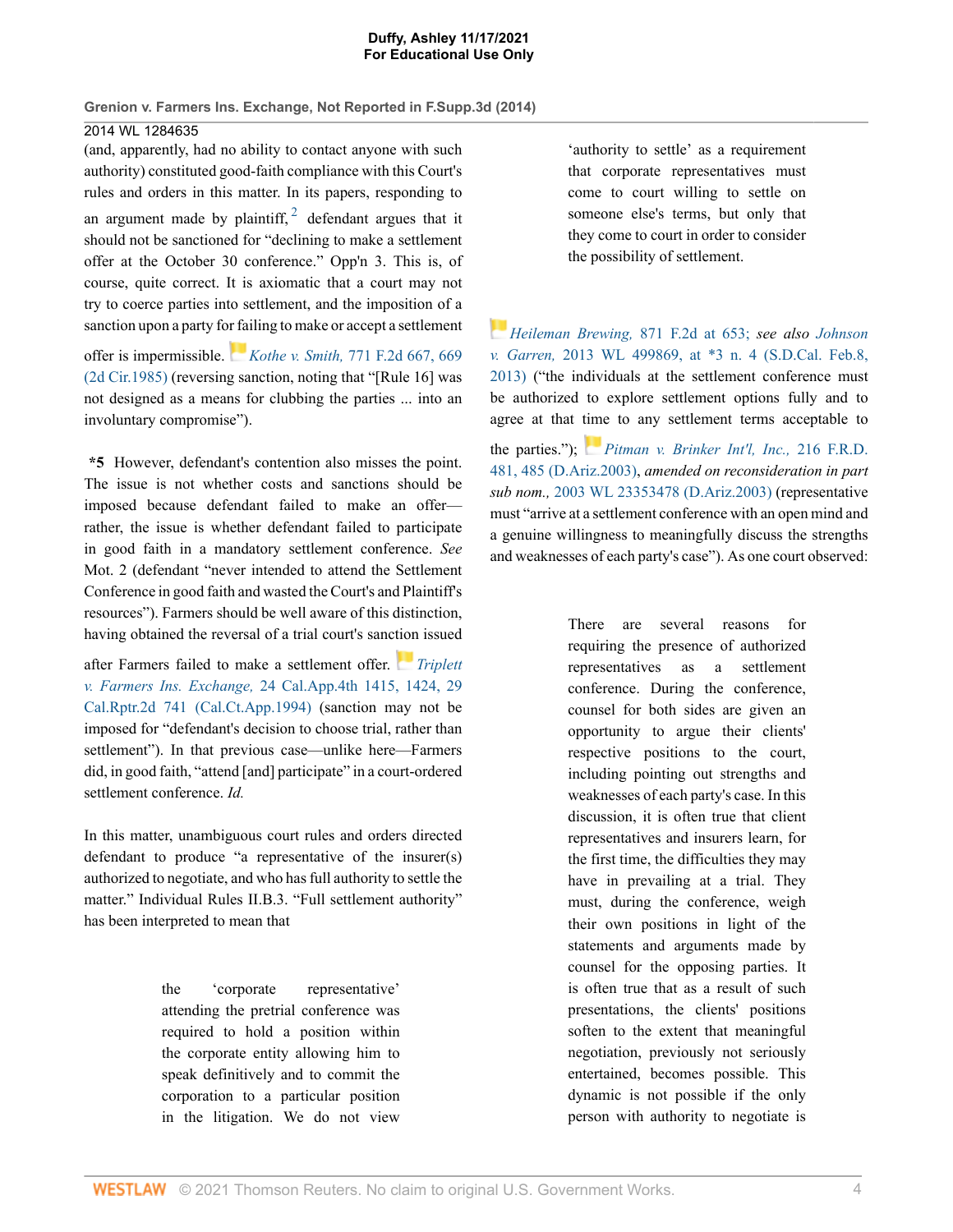# 2014 WL 1284635

located away from the courthouse and can be reached only by telephone, if at all. The absent decision-maker learns only what his or her attorney conveys by phone, which can be expected to be largely a recitation of what has been conveyed in previous discussions. At best, even if the attorney attempts to convey the weaknesses of that client's position as they have been presented by opposing counsel at the settlement conference, the message, not unlike those in the children's game of "telephone," loses its impact through repetition, and it is simply too easy for that person to reject, out of hand, even a sincere desire on the part of counsel to negotiate further. At worst, a refusal to have an authorized representative in attendance may become a weapon by which parties with comparatively greater financial flexibility may feign a good faith settlement posture by those in attendance at the conference, relying on the absent decision-maker to refuse to agree, thereby unfairly raising the stakes in the case, to the unfair disadvantage of a less wealthy opponent. In either case, the whole purpose of the settlement conference is lost, and the result is an even greater expenditure of the parties' resources, both time and money, for naught.

**\*6** *Dvorak v. Shibata,* 123 F.R.D. 608, 609–10 (D.Neb.1988) (awarding costs and expenses where attorneys with limited settlement authority appeared for settlement conference). Where, as here, a corporation produces a representative who lacks authority to change the settlement position of the corporation, sanctions may be imposed. *Nick v. Morgan's Foods, Inc.,* 270 F.3d 590, 596 (8th Cir.2001) (imposing sanctions upon entity for "deciding to send a corporate representative with limited [\$500] authority to the ADR conference," even though fully authorized party was available by telephone); *Pitman,* 216 F.R.D. at 485–86

(finding production of "a corporate representative ... with limited or capped settlement authority" constituted bad faith, warranting costs).

The circumstances preceding the settlement conference provide important context here. Based on the record, Farmers made a decision in advance of the conference that "the ceiling is zero," and endeavored to derail the Court's effort to facilitate reasoned settlement discussion among the parties. *See* Settlement Tr. 4:20–25. As part of this effort, Farmers filed a request for a four-month adjournment of the settlement conference predicated on the fact that it had not, as yet, deposed plaintiff. *See* October 16 Letter. The Court responded by directing the deposition to go forward before the settlement conference, effectively providing the information that Farmers claimed to be missing. Notwithstanding that defendant obtained a deposition of plaintiff, defendant maintained its "no pay" position. In making that determination, Farmers was within its rights. Unfortunately, its decision to engage in the chicanery that followed was entirely out-of-bounds.

For the settlement conference, apparently having decided that it would not meaningfully participate, Farmers dispatched a representative, Mr. O'Brien, with illusory "settlement authority." When first questioned by the Court as to the nature of the representative's authority, Farmers' counsel stated, "Mr. O'Brien has authority to make the decision as to whether thewe should make an offer on the case...." Settlement Tr. 4:12– 15. Upon further inquiry by the Court, though, this turned out to be untrue. Mr. O'Brien acknowledged that he was "not in a position today to change the decision of the company that they will not pay any money on the case." *Id.* 6:7–10. No matter what facts, evidence, or issues arose during the conference, defendant's representative lacked the authority to change Farmers' position or settle the case for so much as ten cents. And when asked by the Court to identify who at the Company had such authority, Mr. O'Brien refused to provide an answer. *Id.* 6:1–6.

Tellingly, defense counsel stated that "Farmers has a process on any case and there are no exceptions." *Id.* 4:20–25. And while that appears to have been Farmers' approach to this matter, a corporation cannot implement an internal process or policy that excuses it from compliance with court orders. In other words, despite what defendant might believe, a court order must prove an exception to its process.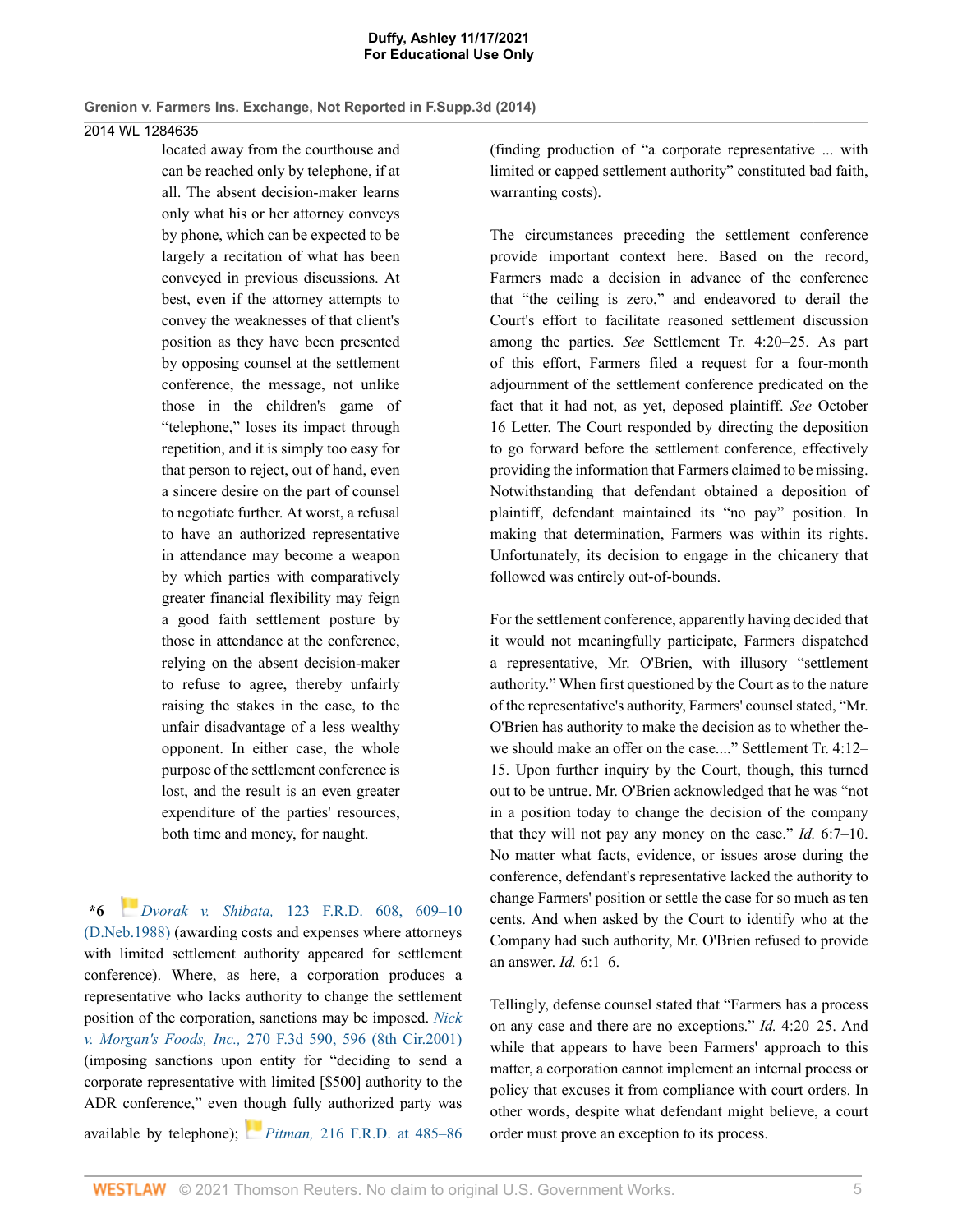**\*7** Based on this record, I find that Farmers did not act in good faith in connection with the court-mandated settlement conference. In fact, the opposite was true, as defendant, through its unilateral actions, rendered the conference superfluous. Farmers opted to proceed with a costly litigation process, attempting to circumvent the early mediation implemented by the Court. This course offers Farmers a distinct tactical advantage, as the burdens of litigation would have far greater impact on plaintiff-an individual former employee—than on defendant—an institutional litigant. Defendant's efforts undermined the Court's process, imposing unnecessary costs upon its adversary and wasting the resources of the Court. As such, I find that defendant acted in bad faith, and an award of expenses and sanctions is appropriate under Rule 16(f).

## **Fees and Costs**

As noted, upon a finding that a party failed to participate in a settlement in good faith, Rule 16(f)(2) requires the imposition of fees and costs upon "the party, its attorney, or both." Here, there is little question that Farmers itself, rather than its outside counsel, should be held responsible. In resolving this question, I believe it fair to consider the fact that Farmers is a sophisticated litigant with internal counsel and significant resources. Moreover, the settlement efforts were frustrated by a corporate "process" created by Farmers, and its refusal to deviate from that process. Thus, the costs are hereby imposed upon defendant, not its outside counsel.

Importantly, an award under Rule 16(f)(2) may be made "only for reasonable expenses incurred because of noncompliance with this rule ." *Mahoney v. Yamaha Motor Corp. U.S.A.,* 290 F.R.D. 363, 371 (E.D.N.Y.2013). On its motion, counsel for plaintiff provided detailed billing records, specifying hourly rates, time expended, and services provided, which appear to be limited to those tasks associated with preparing for and attending the settlement conference and submitting the instant motion.<sup>3</sup> Defendant has not challenged the proposed amount of fees in any way. *See generally* Opp'n. In general, I find the hours spent and rates sought reasonable. At \$400 per hour, Mr. Gregory Lisi, counsel for plaintiff, is well within normal limits for a partner with some experience. *Hugee v. Kimso Apartments, LLC,* 852 F.Supp.2d 281, 298–99 (E.D.N.Y.2012) (rates awarded for partners in this district generally range from \$300–450); *see also* Konits *v. Karahalis,* 409 F. App'x 418, 422–23 (2d Cir.2011) (adopting the view that the prevailing rates for experienced attorneys in the Eastern District range from \$300–\$400 per hour). At the same time, I find that the rate sought for Ms. Susan Deith (\$350 per hour) somewhat higher than that usually awarded in this district for a senior associate, which is generally \$200–300 per hour. *See Hugee,* 852 F.Supp.2d at 299 (rates for senior associates generally range from \$200–300). Thus, though the total sought is \$4,695, by reducing Ms. Deith's hourly rate to \$250, the appropriate amount to be awarded is \$4,185.

**\*8** The Court retains the discretion to award a portion of these fees, rather than their entirety. *Uretsky v. Acme Am. Repairs,* 2011 WL 1131326, at \* 1 (E.D.N.Y.2011) ("While the rule permits fee shifting, it does not create an entitlement to full compensation" (internal quotation marks omitted)). I decline to do so here, though, as partial awards are generally reserved for "sanctions for reasons other than acting in bad faith." *Mahoney,* 290 F.R.D. at 372. Moreover, though the Court is required to consider the financial situation of a

party against which costs are being assessed, *Sassower v. Field,* 973 F.2d 75, 81 (2d Cir.1992), Farmers has not, and likely could not, claim pecuniary hardship. In sum, I find that defendant's noncompliance was not substantially justified and that no other circumstances make an award of expenses unjust.

# **Additional Sanctions**

Having determined that defendant must pay plaintiff's expenses, the remaining question is whether additional sanctions should be imposed. The Second Circuit has observed:

> We are cognizant of the unique dilemma that sanctions present. On the one hand, a court should discipline those who harass their opponents and waste judicial resources by abusing the legal process. On the other hand, in our adversarial system, we expect a litigant and his or her attorney to pursue a claim zealously within the boundaries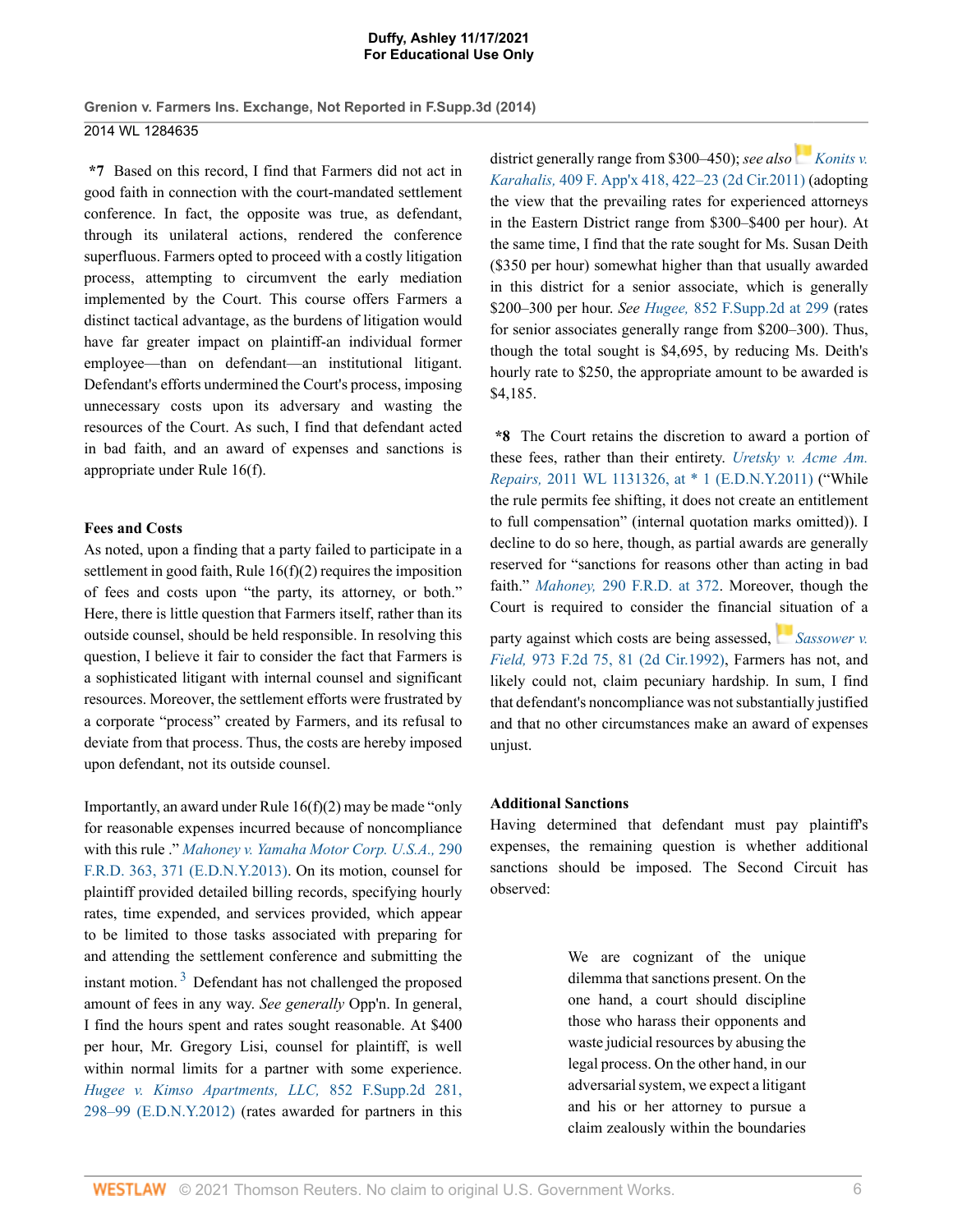# 2014 WL 1284635

of the law and ethical rules. Given these interests, determining whether a case or conduct falls beyond the pale is perhaps one of the most difficult and unenviable tasks for a court.

*Schlaifer Nance & Co., Inc. v. Estate of Warhol,* 194 F.3d 323, 341 (2d Cir.1999).

At the same time, the Supreme Court has directed that, upon a finding of bad faith, sanctions should be imposed "not merely to penalize those whose conduct may be deemed to warrant such a sanction, but to deter those who might be tempted to

such conduct in the absence of such a deterrent." **Nat'll** *Hockey League v. Metro. Hockey Club, Inc.,* 427 U.S. 639, 643, 96 S.Ct. 2778, 49 L.Ed.2d 747 (1976) (per curiam) (upholding dismissal of an antitrust action as a sanction for discovery violations). The Second Circuit has held that disciplinary sanctions pursuant to Rule 37—which are plainly analogous to Rule 16(f) sanctions—serve three functions:

> First, they ensure that a party will not benefit from its own failure to comply. Second, they are specific deterrents and seek to obtain compliance with the particular order issued. Third, they are intended to serve a general deterrent effect on the case at hand and on other litigation, provided that the party against whom they are imposed was in some sense at fault.

*Update Art, Inc. V. Modiin Publ'g, Inc.,* 843 F.2d 67, 71 (2d Cir.1988) (upholding magistrate judge's imposition of substantive damages as a sanction for discovery violations).

In the context of Rule 37 sanctions, district courts must consider several factors when deciding whether to impose sanctions, such as " '(1) the willfulness of the non-compliant party or the reason for noncompliance; (2) the efficacy of lesser sanctions; (3) the duration of the period of noncompliance, and (4) whether the non-compliant party had been warned of the consequences of noncompliance.' " *S.*

*New England Tel. Co. v. Global NAPs Inc.,* 624 F.3d 123,

144 (2d Cir.2010) (quoting *Agiwal v. Mid Island Mortg. Corp.,* 555 F.3d 298, 302 (2d Cir.2009)). " 'Because the text of the rule requires only that the district judge's orders be just, however, and because the district court has wide discretion in imposing sanctions under Rule 37, these factors are not exclusive, and they need not each be resolved against the party' against whom sanctions are imposed in order to be within the district court's discretion." *Ceglia v. Zuckerberg,* No.2012 WL 95362, at \*8 (W .D.N.Y. Jan. 10, 2012) (quoting

*S. New England Tel.,* 624 F.3d at 144 (further internal citation omitted)).

**\*9** Several of the factors set forth in *Southern New England Telephone* weigh in favor of the imposing sanctions. The conduct here was willful, and the acts of defendant in attempting to frustrate the settlement process extended over weeks—beginning some time before its request for a four-month adjournment through the date of the settlement conference itself. Defendant had been expressly and specifically cautioned that "the failure of an authorized representative to appear may result in sanctions." Individual Rules II.B.3. The issue of "lesser sanctions" militates against the imposition of dismissal or default judgment before the

consideration of less severe alternatives. *S. New England Tel.,* 624 F.3d at 144. Notably, though, Farmers has been sanctioned previously for violating court orders. *See, e.g.,*

*Farmers Ins. Exch. V. Kurzman,* 257 Mich.App. 412, 424, 668 N.W.2d 199 (Mich.Ct.App.2003) (upholding "sanctions for Farmers' failure to comply with discovery orders").

The question then is whether any of the sanctions specified in Rule  $37(b)(2)(A)(ii)$ -(vii), which include a panoply of remedies that would have a substantive effect on the case —such as striking defendant's answer—are appropriate here. Given the early stage of the proceedings and given the fact that this episode represents the first transgression by defendant in this case, I find that these sanctions are too severe

and inappropriate at this juncture. *S. New England Tel.*, 624 F.3d at 144 ("dismissal or default imposed pursuant to Rule 37 is a drastic remedy generally to be used only when the district judge has considered lesser alternatives" (internal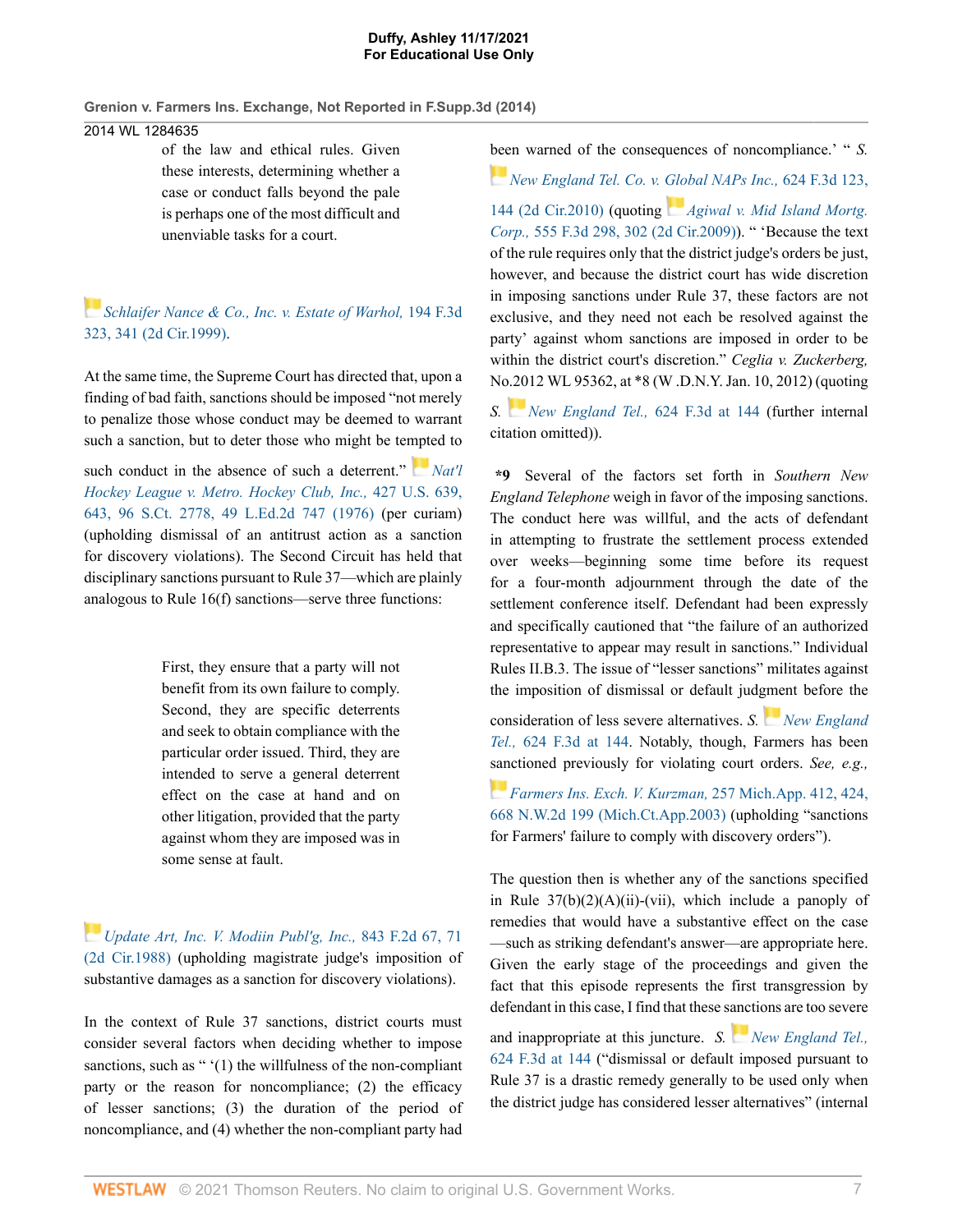quotation marks omitted)). Of course, that is not the end of the inquiry.

Because Rule 16(f) authorizes the Court to issue "any just orders," the notion of an additional monetary sanction, payable to the Clerk of the Court, provides an obvious alternative to these draconian sanctions. As the Eighth Circuit held:

> Rule 16(f) expressly permits a judge to impose any other sanction the judge deems appropriate in addition to, or in lieu of, reasonable expenses. Here, the district court judge acted well within his discretion by imposing a monetary fine payable to the Clerk of the District Court as a sanction for failing to prepare the required memorandum, deciding to send a corporate representative with limited authority to the ADR conference, and for vexatiously increasing the costs of litigation by filing a frivolous motion for reconsideration.

*Nick,* 270 F.3d at 595–96 (citation omitted). A monetary penalty paid to the court has the added benefits of avoiding a windfall to the adversary and helping to offset the costs imposed on public institutions by dilatory conduct.

Fixing an amount is somewhat more difficult. The interests that need to be served include the factors identified by the Supreme Court in the *National Hockey League* case punishment and specific and general deterrence, as well as an additional factor discussed by the Second Circuit in *Update Art*—ensuring a party does not profit by misconduct. *See generally* 427 U.S. at 643, 843 F.2d at 71. As noted, courts are required to consider the financial wherewithal of the party subject to be sanctioned in fixing the amount of the penalty. However, given that Farmers financial metrics are measured in the hundreds of millions and, in certain instances, billions of dollars, it is difficult, if not impossible, to calculate a fair penalty that will truly act as a deterrent to an entity with such substantial resources. Nor is it possible to quantify the "profit" gained by defendant, though circumstance and logic dictate that there was some value for Farmers in delaying the proceedings. And, of course, any penalty assessed will almost certainly pale in comparison to the staggering costs of litigation, further weakening the deterrent effect.<sup>4</sup>

**\*10** Thus, fixing the amount largely turns on the issue of punishment. In evaluating a punitive-damages award, the Supreme Court has stated that "[p]erhaps the most important indicium of the reasonableness of a punitive damages award is the degree of reprehensibility of the defendant's conduct," noting that "trickery and deceit are more reprehensible than

negligence." *BMW of N. Am., Inc. v. Gore,* 517 U.S. 559, 575–76, 116 S.Ct. 1589, 134 L.Ed.2d 809 (1996) (internal quotation marks omitted). The Court observed that "[t]he principle that exemplary damages must bear a 'reasonable relationship' to compensatory damages has a long pedigree," cataloging scores of enactments providing for double, treble, and quadruple damages dating back to as early as 1275.

*Id.* at 580–81. Though an imperfect solution, this approach must do.<sup>5</sup> As such, in addition to the sum to be paid to plaintiff's counsel to compensate it for the costs expended by defendant's actions, I direct that Farmers shall pay an additional equal amount, *i.e.,* \$4,185, to the Clerk of the Court as an additional sanction pursuant to Rule  $16(f)(1)$  for failing to comply with the orders and rules of this Court.

# **CONCLUSION**

Based on the foregoing, it is hereby ORDERED that Farmers is sanctioned under Rule 16(f) and shall pay, within thirty days of the date of this Order:

1. The sum of \$4,185 to plaintiff's counsel, representing the expenses incurred as a result of defendant's dilatory conduct pursuant to Rule  $16(f)(2)$ ; and

2. An equal amount—\$4,185—to the Clerk of the Court as an additional monetary sanction pursuant to Rule  $16(f)(1)$ .

# **All Citations**

Not Reported in F.Supp.3d, 2014 WL 1284635